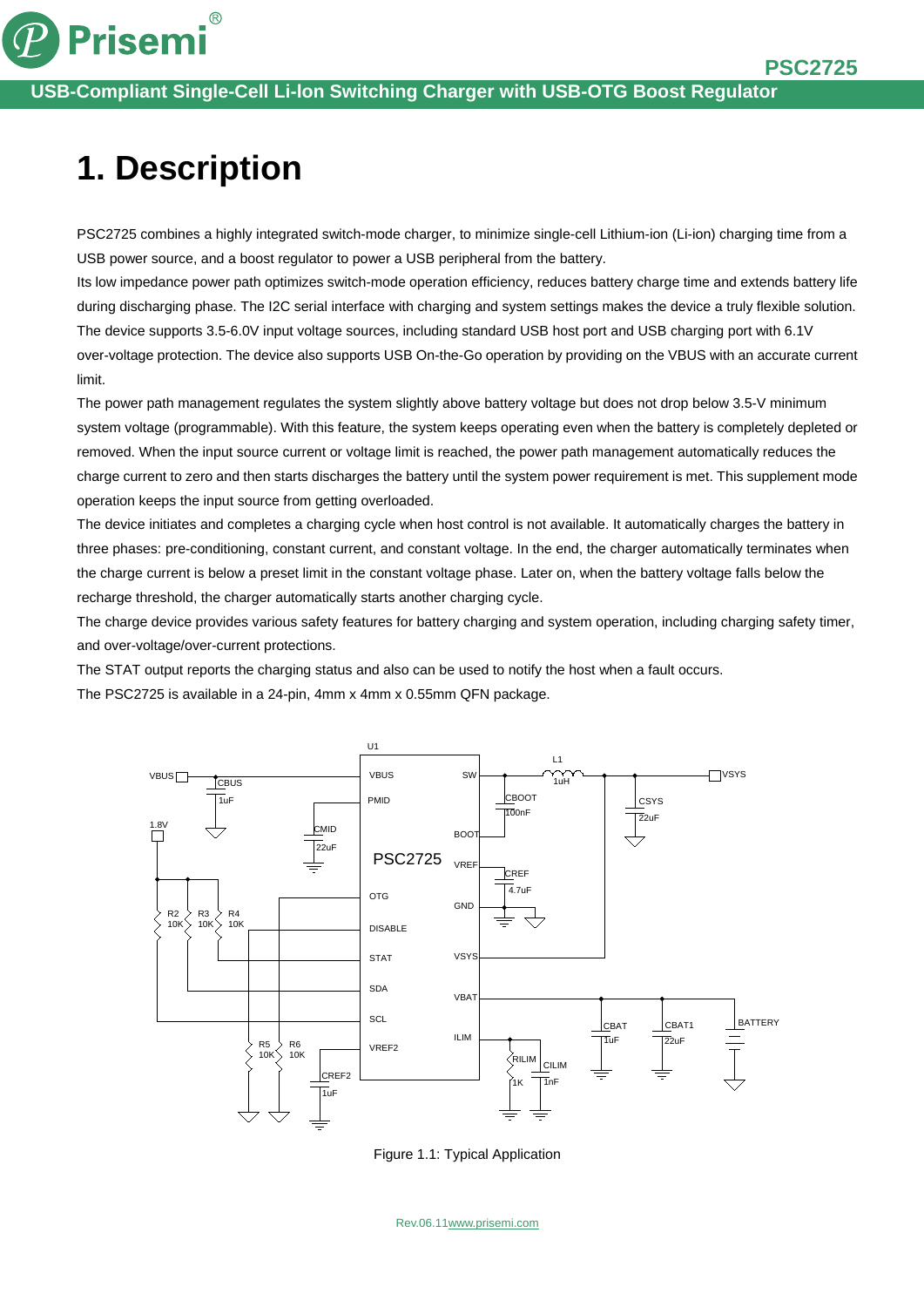

### **2. Features**

 $\triangleright$  Fully Integrated, High-Efficiency Switching Mode 2.5A Charger.

- -Charge Voltage Accuracy: ±0.5% 25℃
- -±5% Charge Current Regulation Accuracy
- -Input Current Limit: 100mA, 500mA, 750mA, 1A, 1.5A, 1.9A, 3A
- -20V Absolute Maximum Input Voltage
- -6V Maximum Input Operating Voltage
- -Weak Input Sources Accommodated by Reducing Charging Current to Maintain Minimum VBUS Voltage

#### ▶ Power Path Management

- -Instant system on with NO battery or deeply discharged battery
- -Battery can be completely turned off after Charging Done
- -Supports low leakage ship mode
- $\triangleright$  Programmable through I2C Interface:
	- -Input Current limit
	- -Fast-Charge/Termination Current
	- -Charger Voltage
	- -Termination Enable
- Small Footprint 1-2.2μH External Inductor

 Low Reverse Leakage to Prevent Battery Drain to VBUS

- 5V, 1A Boost Mode for USB OTG for 3.0 to 4.5V Battery Input.
	- $\bullet$  -~90% efficiency at 5V/500mA
	- ◆ -Fast response to loading
- $\geq$  18uA low battery leakage current
- QFN24L-4x4mm^2 package

## **3. Applications**

- Cellular Phones, Smart Phones, PDAs
- Tablet, Portable Media Players

| <b>Key Components</b>        | <b>Recommended specification</b>       |
|------------------------------|----------------------------------------|
| $L1(lcharge=1.5A)$           | Inductor, 1.0-2.2uH, +-20%, Isat>2.5A  |
| $L1$ (Icharge $\leq$ 2.5A)   | Inductor, 1.0-2.2uH, +-20%, Isat>3.5A  |
| $C_{MID}$                    | Capacitor, $22\mu F$ , $+10\%$ , $>6V$ |
| $C_{REF}$                    | Capacitor, 4.7µF, +-10%, > 6 V         |
| $C_{\text{BUS}}$             | Capacitor, 1.0µF, +-10%, > 20 V        |
| $\mathrm{C}_{\mathrm{BOOT}}$ | Capacitor, 100nF, +-10%, >6V           |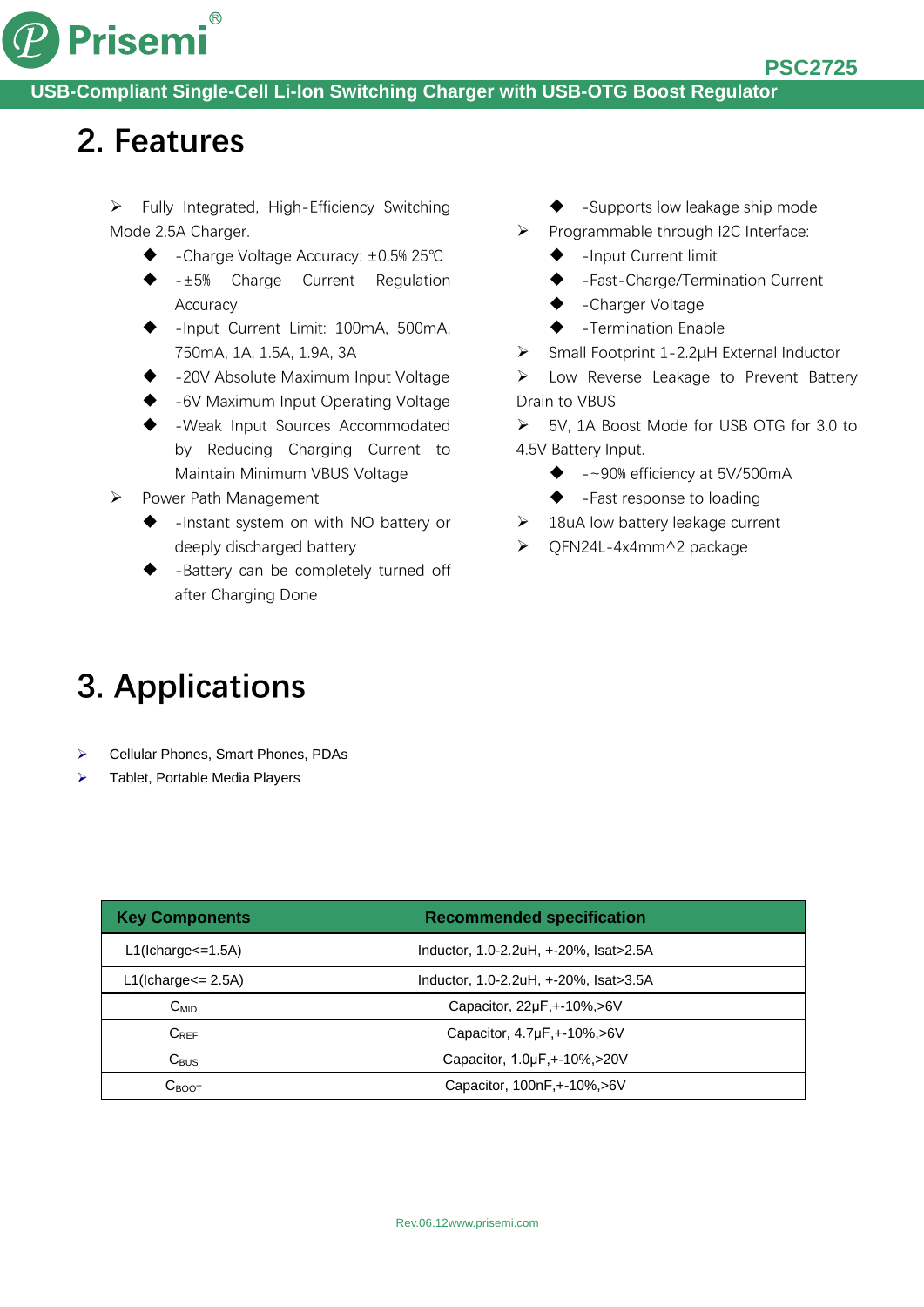

# **4. Pin Configuration and Descriptions**



Figure 5.1. QFN4X4-24L TOP view

### Pin functions

| <b>Name</b> | Pin# | <b>Type</b> | <b>Description</b>                                                                                                                                                             |
|-------------|------|-------------|--------------------------------------------------------------------------------------------------------------------------------------------------------------------------------|
| <b>VBUS</b> | 1,24 | P           | ChargerInputVoltage.Placea1-µFceramiccapacitorfromVBUStoGNDandplace<br>itascloseaspossibletoIC.                                                                                |
|             |      |             |                                                                                                                                                                                |
| <b>STAT</b> | 4    | O           | Opendrainchargestatusoutputtoindicatechargeroperation.Connecttothepulluprailvi<br>a10-kΩresistor.LOWindicateschargeinprogress.HIGHindicateschargecompleteorc<br>hargedisabled. |
| <b>SCL</b>  | 5    |             | I <sup>2</sup> CInterfaceclock.ConnectSCLtothelogicrailthrougha10-kΩresistor.                                                                                                  |
| <b>SDA</b>  | 6    | I/O         | I <sup>2</sup> CInterfacedata.ConnectSDAtothelogicrailthrougha10-kΩresistor.                                                                                                   |
| <b>OTG</b>  | 8    |             | Connect to VBAT, or VREF, or GND via 10-k $\Omega$ resistor.<br>Never leave it floating.                                                                                       |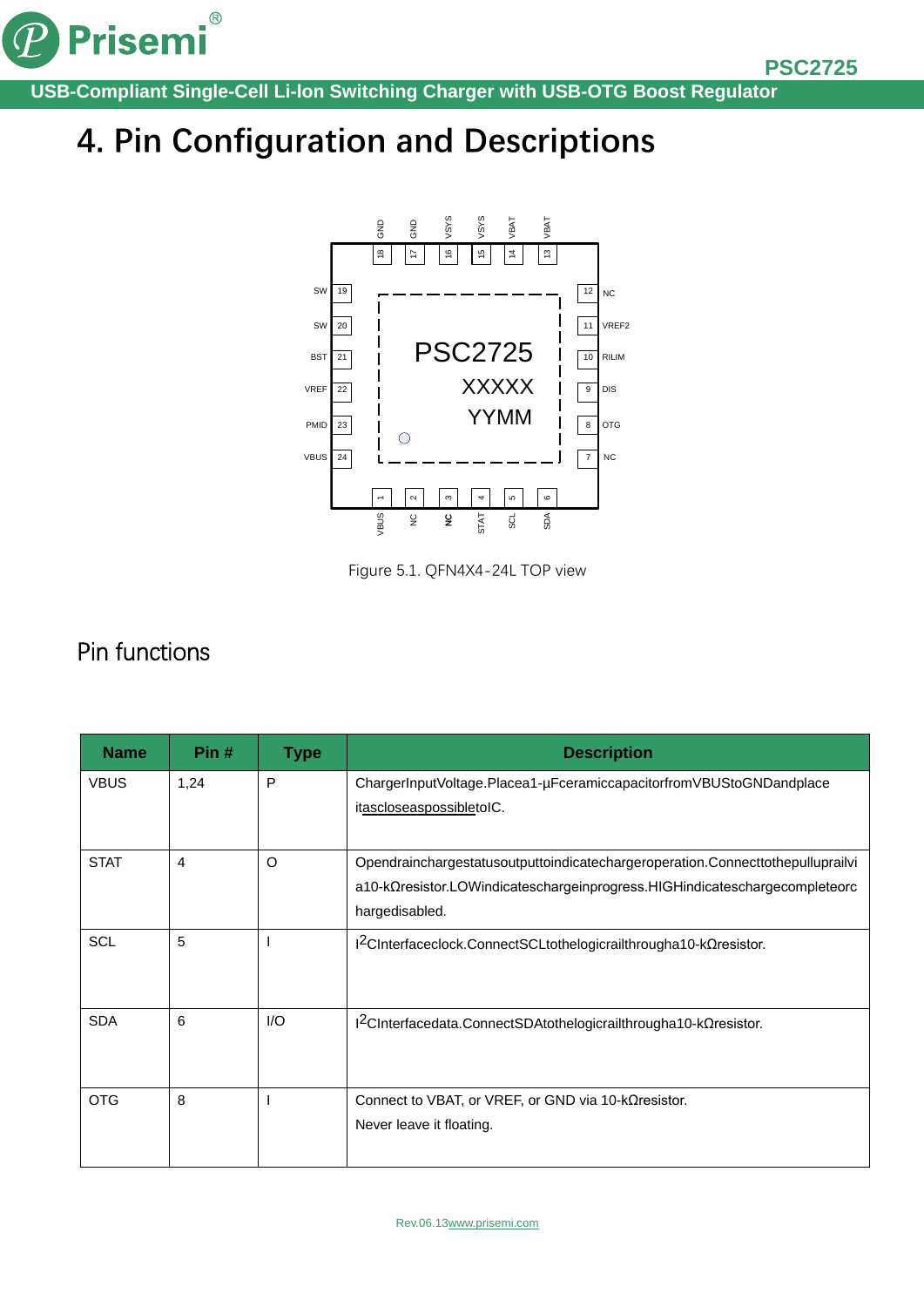

| <b>DISABLE</b> | 9              |              | ActivelowChargeEnablepin.                                                                                                                                                                                                                   |
|----------------|----------------|--------------|---------------------------------------------------------------------------------------------------------------------------------------------------------------------------------------------------------------------------------------------|
|                |                |              | Batterychargingisenabledwhendisablepin=Low.                                                                                                                                                                                                 |
| <b>RILIM</b>   | 10             | A            | Aresistoris connectedfromILIMpintoGND. The resistance sets the fast charge<br>current, termination current and pre-charge current together with i2c register<br>settings.                                                                   |
| VREF2          | 11             | A            | Reference biased voltage. Connect a 1uF to GND.                                                                                                                                                                                             |
| <b>VBAT</b>    | 13,14          | $\mathsf{P}$ | Batteryconnectionpointtothepositivepinofthebatterypack. TheinternalQ4isconnecte<br>d between VBATand VSYS.Connect22µF x2closelytothe VBATpin.                                                                                               |
| <b>VSYS</b>    | 15,16          | $\mathsf{P}$ | System power supply.                                                                                                                                                                                                                        |
| <b>GND</b>     | 17,18          | G            | Powergroundconnectionforhigh-currentpowerconverternode.OnPCBlayout,conne<br>ctdirectlytogroundconnectionofinputand<br>outputcapacitorsofthecharger.Asinglepointconnectionisrecommendedbetweenpow<br>erPGNDand theanalogGNDneartheICPGNDpin. |
| SW             | 19,20          | O            | Switchingnodeconnectingtooutputinductor.InternallySWisconnectedtothesourceoft<br>hen-channel<br>HSFETandthedrainofthen-channelLSFET.Connectthe0.1-µFbootstrapcapacitorfro                                                                   |
| <b>BST</b>     | 21             | P            | PWMhighsidedriverpositivesupply.Internally,theBTSTisconnectedtotheanodeofthe<br>boost-strap diode.Connectthe0.1-µFbootstrapcapacitorfromSWtoBTST.                                                                                           |
| <b>VREG</b>    | 22             | $\mathsf{P}$ | PWMIowsidedriverpositivesupplyoutput.Internally, VREGisconnectedtothecathode<br>oftheboost-<br>strapdiode.Connecta10-µF(10-Vrating)ceramiccapacitorfromREGNtoanalogGND.                                                                     |
| <b>PMID</b>    | 23             | $\circ$      | ConnectedtothedrainofthereverseblockingMOSFETandthedrainofHSFET.Giventhe<br>totalinput<br>capacitance, connecta1-µFcapacitoronVBUStoGND, and the recommended 22µFor                                                                         |
| Thermal<br>PAD | Thermal<br>PAD | ${\sf P}$    | Exposedpadforheatdissipation.Alwayssolderthermalpadtotheboard,andhavevias<br>onthethermalpadplanestar-connectingtoGNDandgroundplaneforhigh-currentpowe<br>rconverter.                                                                       |
| NC             | 2,3,7,12       |              | No connections.                                                                                                                                                                                                                             |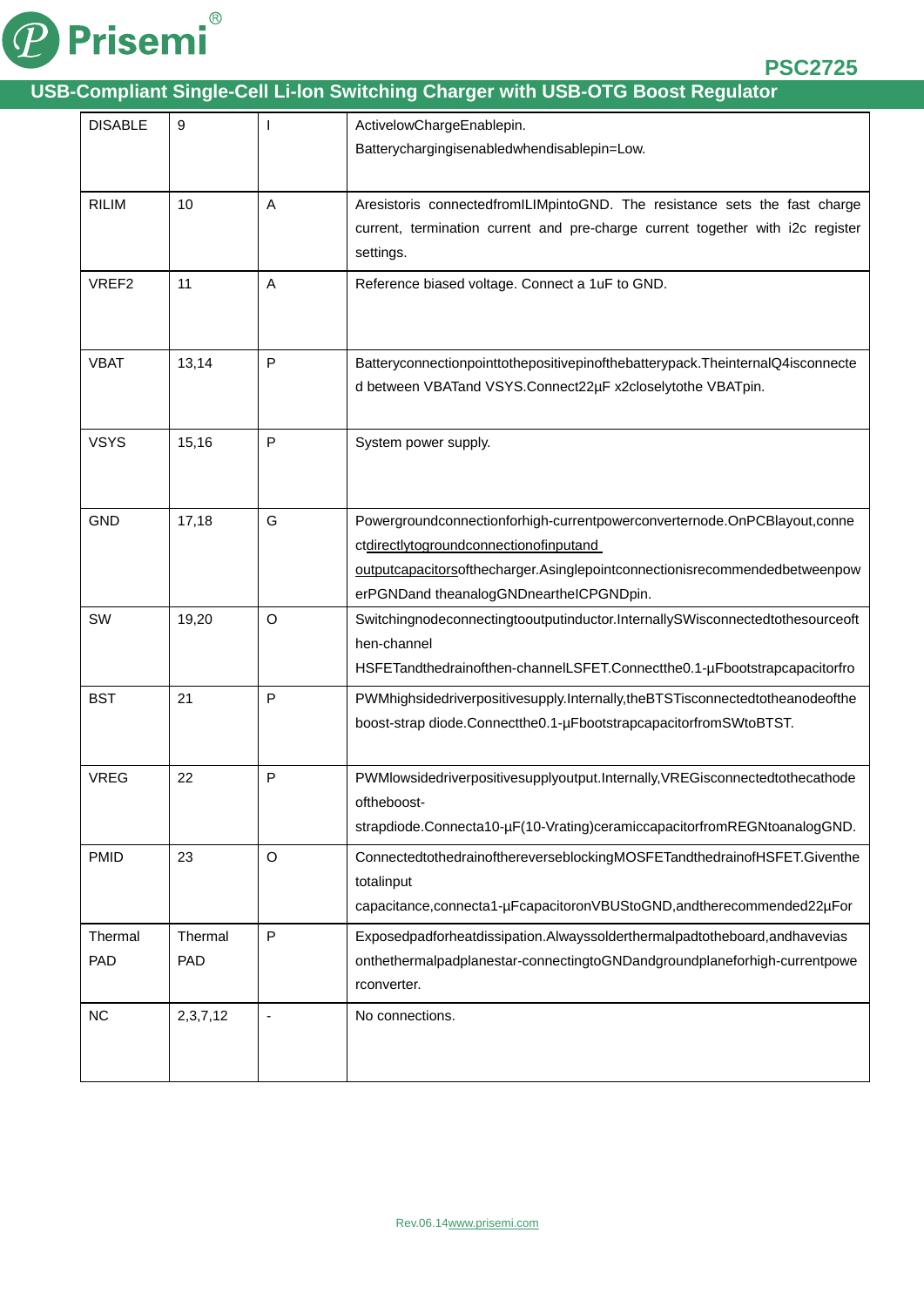

## **8. Package Information**